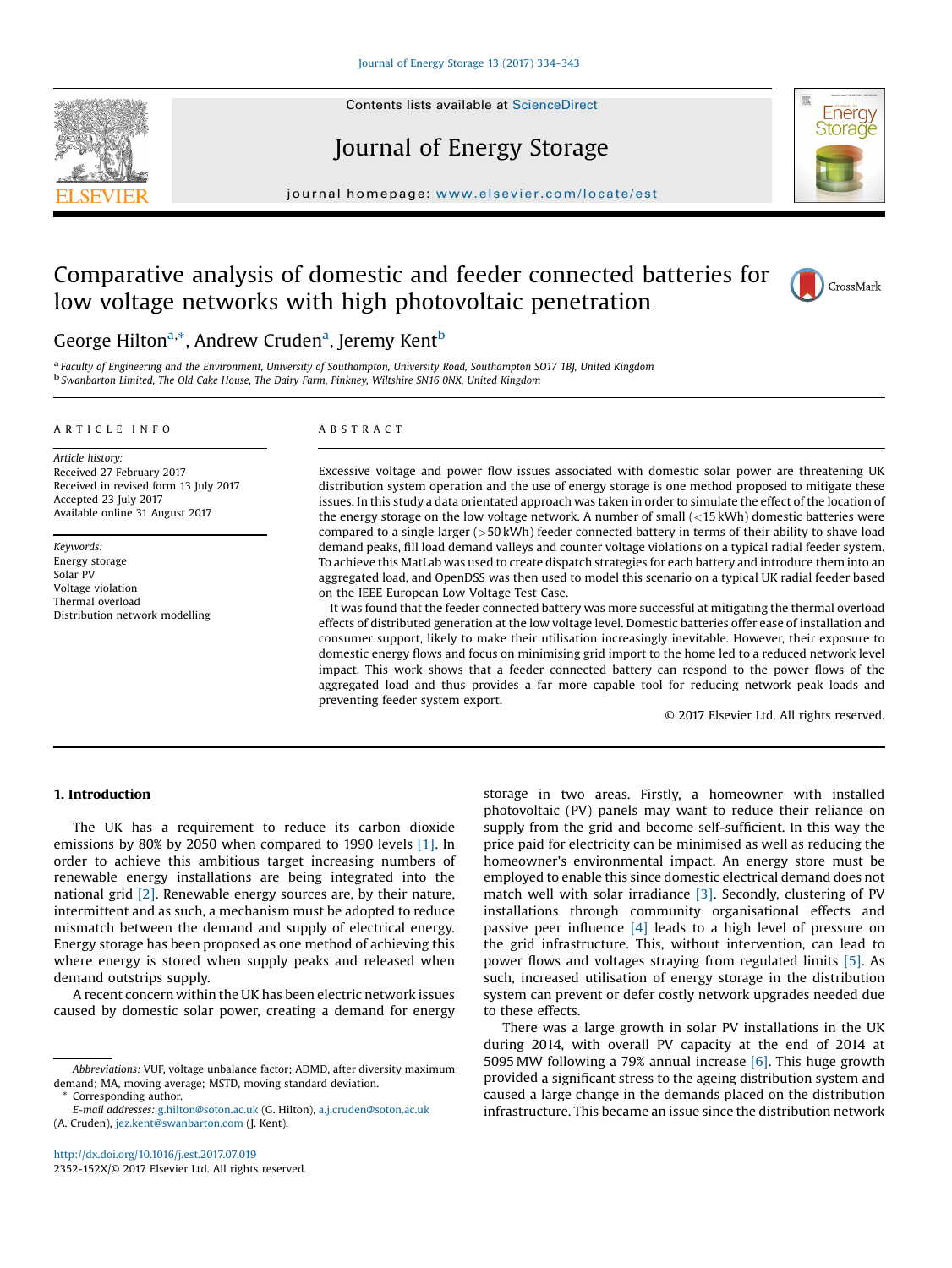was not designed to enable distributed generation, where the component capacities for power flow are too low to be effective at high penetration levels, increasing the risk of circuit overload and voltage violation causing damage to components both within the distribution system and at the consumer end [\[7\]](#page--1-0). This continues to be a rapidly growing issue due to the prolific uptake of distributed generation and unlike most previous network issues it is not localised, rather it is affecting the entire system and a system wide approach must be adopted in order to mitigate it.

The constraints on distribution networks can be described by two key effects:

- 1. Voltage violation Distributed generators can increase the voltage in the network they are connected to when they supply power. In order to prevent damage to network connected infrastructure the voltage must lie within set limits  $(+10\%, -6\%)$ for the LV network)  $\lceil 8 \rceil$  and as such distributed generators can cause violation of these limits. In addition, voltage violation can be caused by voltage unbalance when a variation of greater than 2% is seen in the voltage [\[8\]](#page--1-0).
- 2. Thermal overload The components of the distribution grid are required to transmit more power than they are designed for, hence, temperature increases and component failures can result, causing damage.

### 2. Theory

#### 2.1. Voltage violation

In order to achieve the stated quality of service guaranteed standards [\[9\]](#page--1-0) the voltage on the system must not go above or below set limits [\[8\]](#page--1-0). These regulations are in place in order to prevent damage to network connected infrastructure.

Voltage rise at the connection point of a distributed generator is caused by power injection. For a radial feeder layout it can be expressed by Eq.  $(1)$  [\[10\].](#page--1-0)

$$
\Delta V \approx \frac{(P_G - P_L)R + (Q_G - Q_L)X}{V} \tag{1}
$$

 $P_G$  and  $Q_G$  are the real (kW) and reactive (kVA) powers of the distributed generator and  $P_L$  and  $Q_L$  are same for the line load. R and X are the line resistance and reactance (in Ohms) between the distributed generator and the substation and V is the line voltage (V) at the connection point. As such it can be seen that the problem of voltage rise is exacerbated by low load power on the feeder and high line resistance and reactance or line length.

Voltage unbalance is caused by non-equal loads on each of the phases in the distribution system. Unbalance is one of the biggest problems facing LV networks [\[11\]](#page--1-0). It is stated in Engineering Recommendation P29 [\[12\]](#page--1-0) that voltage unbalance be kept to within 2% for the entire network. This recommendation is in place to prevent damage to 3-phase equipment which can be caused by voltage unbalance [\[13\]](#page--1-0). Domestic PV installations, by their nature, provide a very inconsistent power injection onto a single phase in the network and as such greatly contribute to voltage unbalance [\[14\].](#page--1-0) It is possible that, within a feeder system, 70–90% of the PV installations are on the same phase and in this situation a very large voltage unbalance would be expected to occur under conditions of domestic solar power export [\[11\]](#page--1-0) and this effect is increased with distance from the substation. The definition of voltage unbalance is, however, not always consistent.

The voltage unbalance rate (VUR) is calculated as:

$$
VUR \% = \frac{\text{Maximum voltage deviation}}{\text{Average voltage}} \times 100 \tag{2}
$$

This definition is open to interpretation and, as shown by Pillay and Manyage [\[15\]](#page--1-0), there are a number of different definitions depending on whether the average voltage is taken from the line or the phase. However, in both of these definitions only the magnitude of the unbalance is considered. The voltage unbalance factor (VUF) is the true definition of voltage unbalance and accounts for the change in phase angle, it is defined as:

$$
VUF \% = \frac{\text{negative sequence voltage component}}{\text{positive sequence voltage component}} \times 100 \tag{3}
$$

Voltage unbalance figures presented in this work are stated as VUF.

## 2.2. Thermal overload

Thermal overload threatens the components of the distribution system through heating caused by the actual power exceeding equipment rated power levels.

Power transformers are the most expensive and important components in the electrical distribution network [\[16\]](#page--1-0) and a power overload of this component can lead to multiple failure mechanisms [\[17\]](#page--1-0). Heating of the top oil in a power transformer, is often a precursor to failure. As heating above rated is proportional to the ratio of rated to actual load raised to the power of 1.4 [\[18\]](#page--1-0), a failure from overheating becomes increasingly likely as the load increases.

The maximum current which overhead lines are permitted to carry is dependent on the overall heat transfer to the cable and the resistance as described in Eq. (4) [\[14\].](#page--1-0)

$$
I_{OL} = \sqrt{\frac{\Delta H}{R}}
$$
 (4)

 $I_{OL}$  is the current in the overhead line (A), R is the resistance ( $\Omega$ ) of those lines and  $\Delta H$  is the heat transfer from the cable to the surrounding environment (in Watts). Thus, it can be seen that, for increasing overload currents, reducing the resistance has a diminishing positive effect, and reducing the current has a squared effect on power loss and overload compared to resistance. Therefore, action to reduce the peak export current from distributed renewable generation with the inclusion of paired energy storage has a more positive effect on the network than peak shaving or demand side management at a distant point where cable connections are constrained.

With an after diversity maximum demand (ADMD) of roughly 2 kW (depending on location and inhabitants of homes) in the UK [\[19\]](#page--1-0) the DNOs design and implement distribution networks assuming a peak power of 2 kW per home on the network. As such  $I_{OL}$  (from Eq. (4) for the cables in the network and the rated power for the transformers are already set to these levels. The penetration of domestic solar and other distributed generation leads to immediate increases in the ADMD of the network. Rooftop PV arrays with capacity 0–4 kW account for 26% of UK solar deployment, of these, the average capacity is 2.92 kWp [\[6\]](#page--1-0). However, the tariff structure in place until March 2016, encouraged PV arrays of 4 kWp since these provide the largest return on investment [\[20\]](#page--1-0). As such, for a worst case scenario, it is assumed that a typical domestic PV array has a peak power of 4 kW (double the ADMD), and at high penetration levels where, due to the close geographical nature of most feeder systems, the arrays will be producing peak power at the same time, the export power (unless utilised to charge a battery) can quickly exceed the rated power of the feeder transformer or cause overheating of the distribution cables. Upgrading this infrastructure is a very costly and lengthy process and should be avoided where possible. As such, an energy